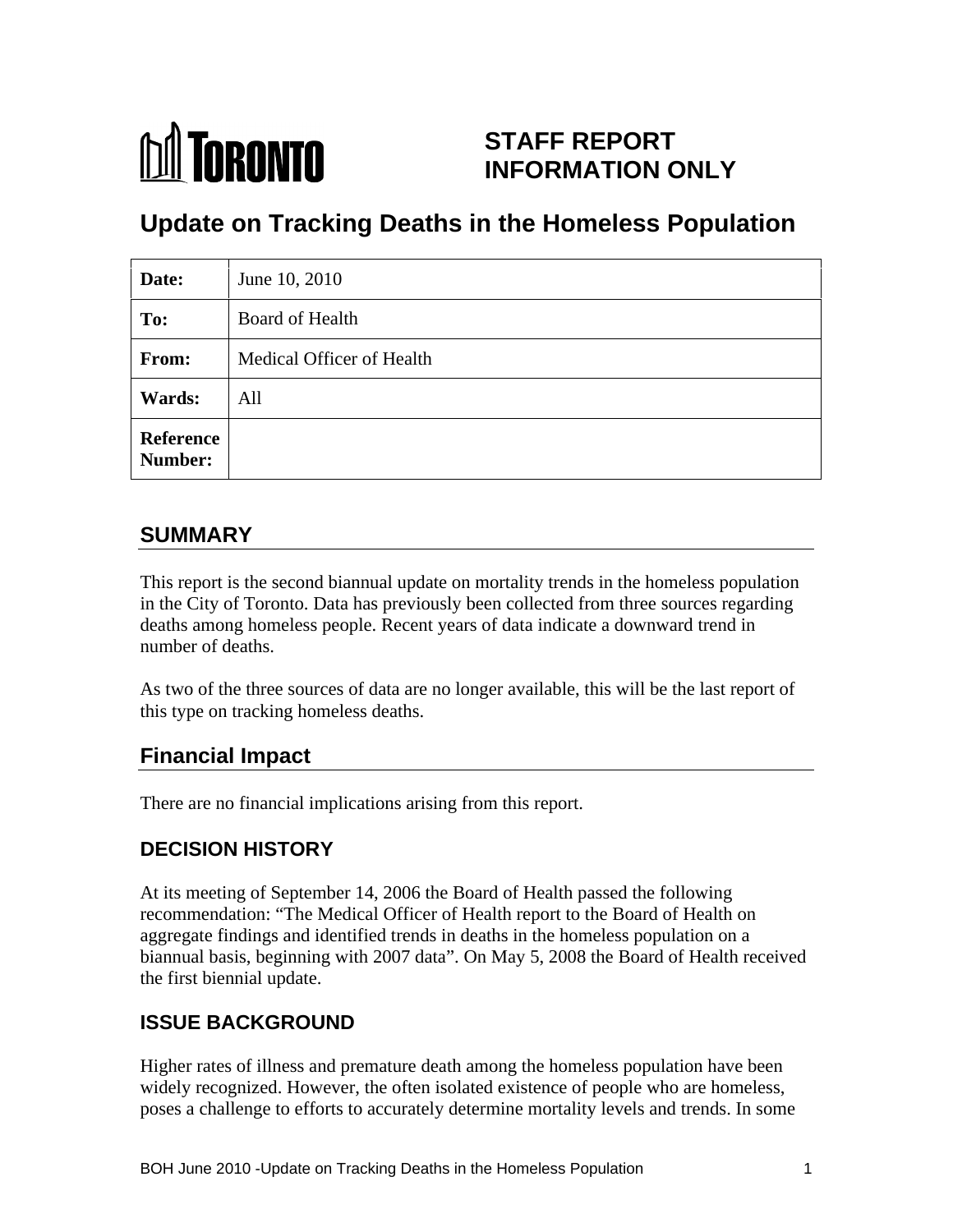instances, homeless individuals are not identified, or may have no known next of kin. In these cases it rests with the shelter system or community agencies, in collaboration with other authorities such as those in law enforcement, social services and health care, to attempt to ensure that clients receive a proper burial and that efforts are made to identify and notify next of kin.

## **COMMENTS**

The Office of the Chief Coroner ("the Coroner") generally investigates deaths that are of a sudden, suspicious nature, are accidental or unexpected, or are otherwise not natural. Such deaths are reported to the Coroner by law enforcement officials, health care practitioners and other community service providers, and subsequently investigated by the Coroner's Office. Most natural deaths do not involve the Coroner. However, if an individual dies while living on the street, even if their death is deemed to be from natural causes, the Coroner will investigate.

The Toronto Indigent Deaths Enquiries (TIDE) Project was established in 1999 as a repository for information regarding deaths among homeless individuals defined as "any person who has no fixed address and dies in a public place (street or building), hostel, or in hospital having been admitted from any of the above". TIDE data only included those deaths which were reported to, and investigated by, the Coroner. The TIDE system was discontinued in 2007 and the last year for which TIDE data is available is 2005. The Hostel Services Unit of the Shelter, Support & Housing Administration Division

shelters over 28,000 different individuals on an annual basis. In 2007, Hostel Services set up a system to collect information regarding deaths of homeless clients residing in shelters, or clients who had recently been discharged from a shelter to a medical institution or care facility.

Using prescribed forms, shelter operators are required to provide an initial submission on a death within 24 hours and provide further statistical detail within 30 days. Information reported on the form includes client identification, demographic data, time, date, place, manner and cause of death if available. Hostel Services collects and releases the data in accordance with the Municipal Freedom of Information and Protection of Privacy Act and policies which ensure the protection of client confidentiality and privacy even after death.

In 2009, 16 deaths met the criteria for inclusion. This is lower than the two previous years with 24 and 26 deaths respectively. Summary information on these deaths is contained in

Tables 1 and 2.<br>The Toronto Disaster Relief Committee (TDRC) is an organization that is involved in research, advocacy and public education on issues affecting homeless people in Toronto.

This group records deaths for their homeless memorial, which names over 600 homeless or formerly homeless people who have died since the mid-1980s. TDRC uses a broader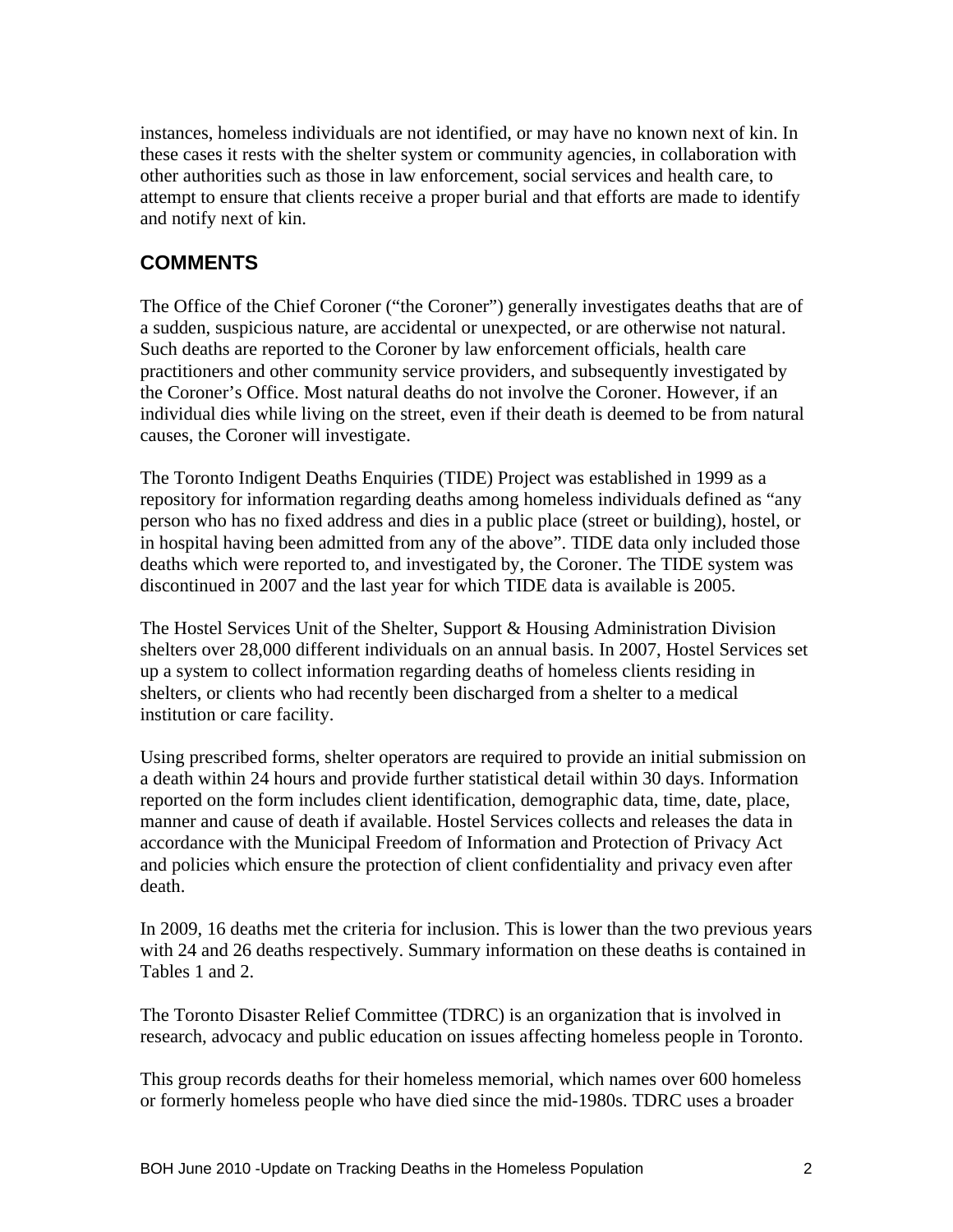definition of homeless deaths than TIDE. TDRC's definition is "individuals who died while living on the street, staying in a shelter, in custody with no fixed address, in hospital or long-term care with no fixed address in the community, in transitory and short-term accommodations, living in unsafe and/or inadequate accommodation (i.e. squats, rooming houses) and Aboriginals on their home reserve if they went there with the knowledge they were ill".

TDRC gathers information from frontline agencies, homeless individuals and, in some cases, the Coroner's office. Individual deaths have been tracked, confirmed and documented by the TDRC. However, a significant number remain listed as John or Jane Doe.

In 2009, TDRC recorded 33 deaths, which was higher than in 2008 (23 deaths) and slightly lower than in 2007 (36 deaths). Summary information on these deaths is contained in Tables 1 and 2. TDRC has advised Toronto Public Health that due to

insufficient resources they will no longer formally track homeless death data. Table 1 shows the total number of deaths reported by the three sources for the period 2000 to 2009, for years when data is available. In reviewing the data it should be remembered that deceased persons may appear on more than one list or that there may be individuals who are homeless whose names may not appear on any of the lists. Privacy legislation prevents the disclosure of names in both the TIDE data from the Coroner's office and the list from Shelter, Support and Housing Administration. The purpose of using three sources of deaths data is not for cross validation of the data but rather for corroboration of trends in mortality among the homeless population.

| Year                       | <b>TIDE Reports from</b><br><b>Coroner's Office</b> | <b>Hostel</b><br>Services <sup>1</sup> | <b>TDRC</b> |
|----------------------------|-----------------------------------------------------|----------------------------------------|-------------|
| 2000                       | $\sim$                                              |                                        | AA          |
| $\sim$<br>∠∪∪              |                                                     |                                        |             |
| 2002                       |                                                     |                                        |             |
| 2003                       |                                                     |                                        |             |
| 2004                       |                                                     |                                        |             |
| 2005                       |                                                     |                                        |             |
| <b>OOOC</b><br>$\sim$      |                                                     |                                        |             |
| 2007<br>$\sim$             |                                                     |                                        |             |
| $\sim$ $\sim$ $\sim$<br>⊷∽ |                                                     |                                        |             |
| $\sim$ $\sim$<br>ZUUJ      |                                                     |                                        |             |

**Table 1: Number of Homeless Deaths Reported by Coroner's Office, Hostel Services and Toronto Disaster Relief Committee, 2000 to 2009**

Hostel Services began their data collection system in 2007. The Coroner's Office discontinued project TIDE in 2007.<br>Given a time lag of approximately 2 years for deaths from project TIDE, 2005 is the last year reported.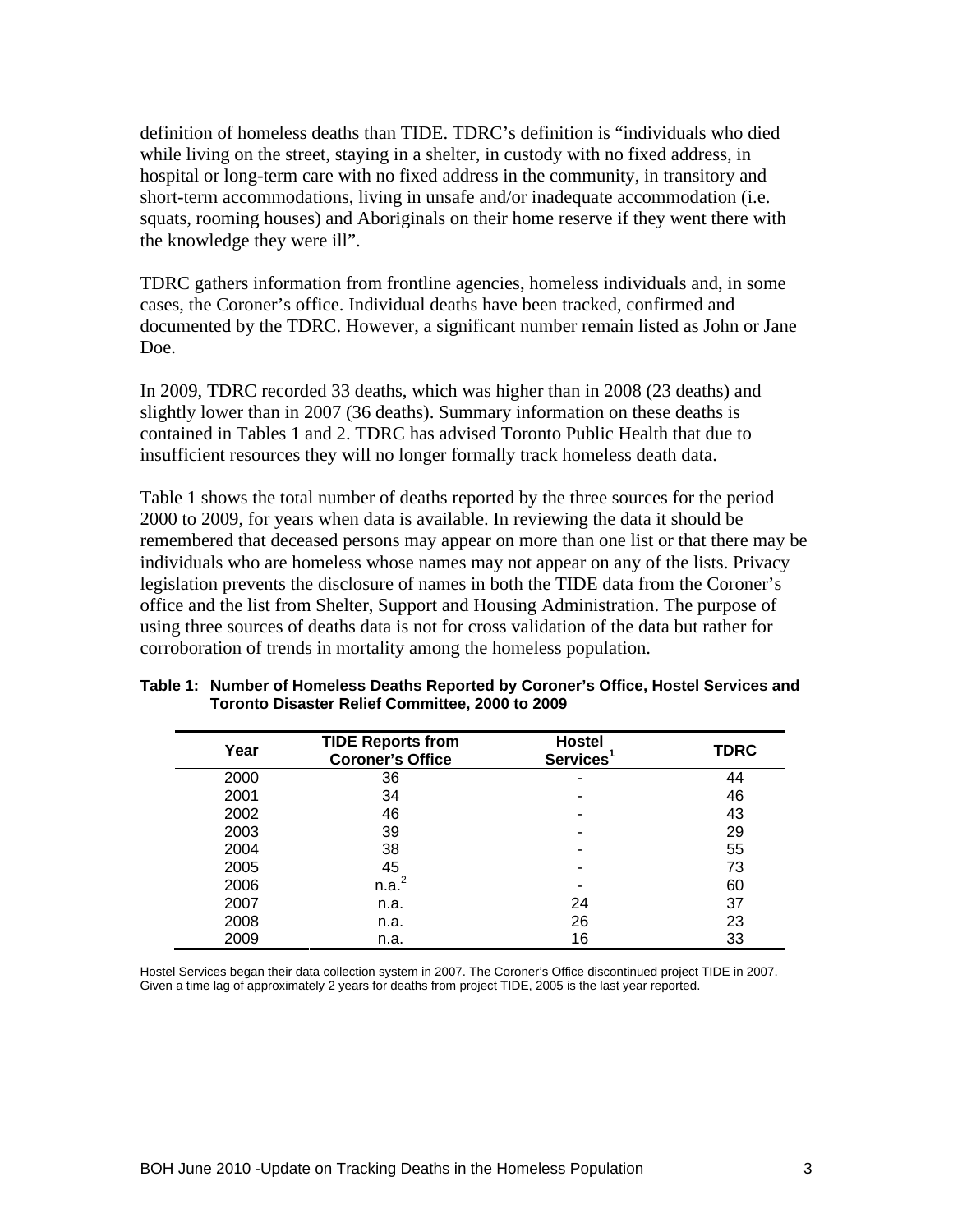Table 2, below, notes any trends in the aggregate data reported for the period or years when data was available. Recent years of data from both Hostel Services and TDRC are consistent with a downward trend in number of deaths.

|                 | <b>TIDE</b><br><b>Coroner's Office</b><br>2003 - 2005 | <b>Hostel</b><br><b>Services</b><br>2006-2009                                                               | <b>TDRC</b><br>2000 - 2009              |
|-----------------|-------------------------------------------------------|-------------------------------------------------------------------------------------------------------------|-----------------------------------------|
| Time trends     | No apparent increase                                  | Possible downward<br>trend                                                                                  | Downward trend over<br>the last 5 years |
| Sex of deceased | Predominately (90%)<br>male                           | Predominately (83%) Predominately male<br>male                                                              |                                         |
| Age of deceased | Approximately 6% over<br>61 years of age              | Average age at<br>death 52, age range<br>19-89                                                              | No information on age                   |
| Cause of death  | 15% due to natural<br>causes (based on all<br>deaths) | Mostly unknown<br>cause of death as<br>data not released by<br>coroner (unknown for<br>47 of the 66 deaths) | No information                          |

| <b>Fable 2: Summary of Findings from</b><br>n the Three Sources of Data |  |  |
|-------------------------------------------------------------------------|--|--|
|                                                                         |  |  |
|                                                                         |  |  |

#### **CONCLUSIONS**

The significance of premature death in the homeless population, combined with the often-isolated existence of this group, prompted Toronto Public Health to adopt a unique approach involving collaborative efforts to review mortality trends in homeless people. However, the Office of the Chief Coroner has discontinued the TIDE project and the

Toronto Disaster Relief Committee no longer has sufficient resources to continue to formally track homeless deaths. In view of this loss of data sources, Toronto Public Health will discontinue the biannual reporting to the Board of Health of aggregate findings and identified trends in deaths in the homeless population.